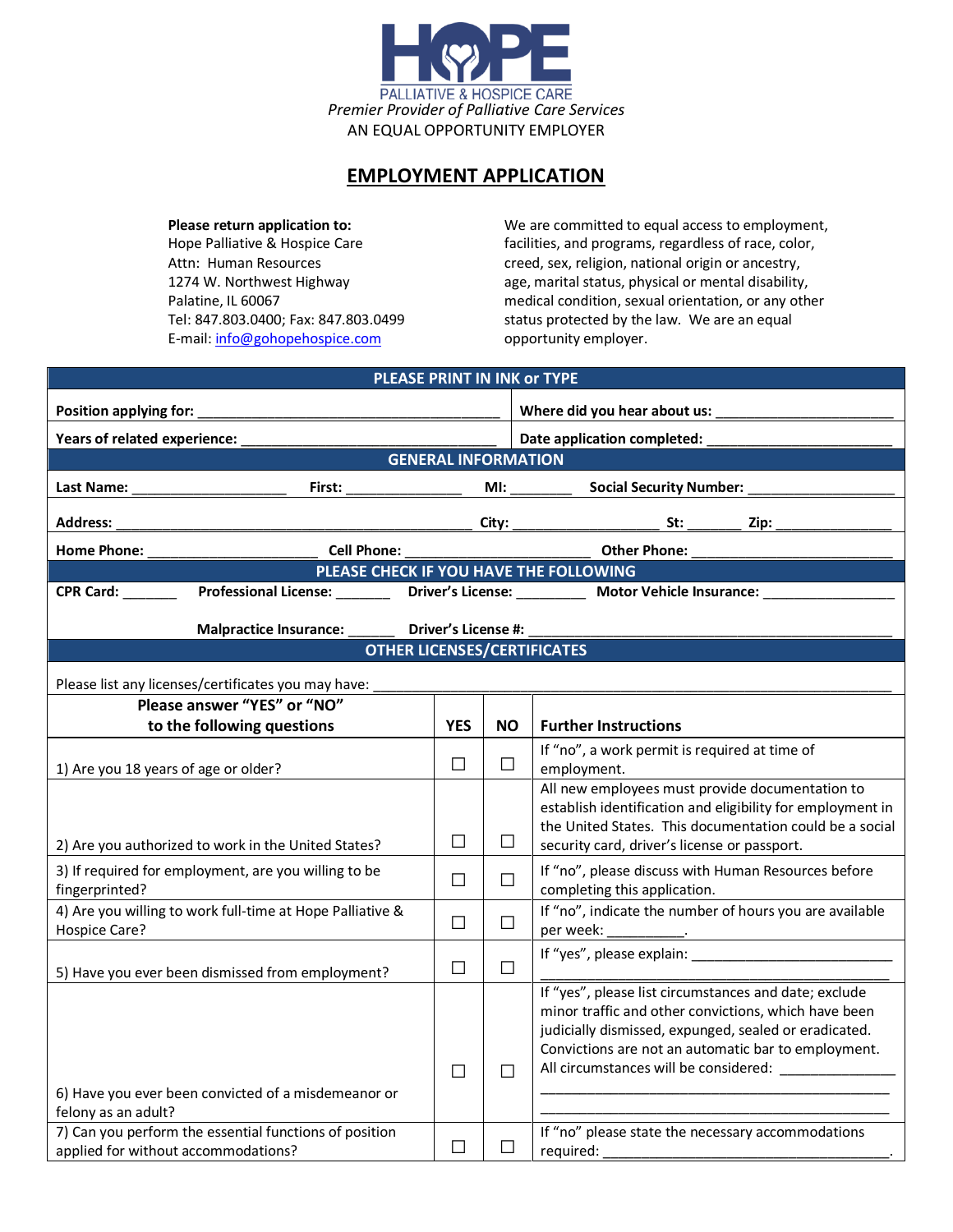

| <b>AVAILABILITY</b>                                                                                                                                                                                                                                                                                                                                                                                                         |                                                                                                                       |                                                                                                                |               |  |  |  |
|-----------------------------------------------------------------------------------------------------------------------------------------------------------------------------------------------------------------------------------------------------------------------------------------------------------------------------------------------------------------------------------------------------------------------------|-----------------------------------------------------------------------------------------------------------------------|----------------------------------------------------------------------------------------------------------------|---------------|--|--|--|
| $\Box$ Full-Time                                                                                                                                                                                                                                                                                                                                                                                                            | $\Box$ Part-Time                                                                                                      | $\Box$ Weekend                                                                                                 | $\Box$ Nights |  |  |  |
|                                                                                                                                                                                                                                                                                                                                                                                                                             | <b>EMPLOYMENT INFORMATION</b>                                                                                         |                                                                                                                |               |  |  |  |
| A resume may accompany this form but will not be accepted in lieu of completion of any section of this form. Include all<br>employment, military, and relevant volunteer experience within the last 10 years beginning with your current or most recent<br>employer. Additional related experience may be listed on a separate sheet. The month and year of employment and the average<br>hours per week must be indicated. |                                                                                                                       |                                                                                                                |               |  |  |  |
| $\Box$ Yes $\Box$ No<br>May we contact you at work?                                                                                                                                                                                                                                                                                                                                                                         |                                                                                                                       |                                                                                                                |               |  |  |  |
| <b>EMPLOYER #1</b>                                                                                                                                                                                                                                                                                                                                                                                                          |                                                                                                                       |                                                                                                                |               |  |  |  |
| <b>Company Name:</b>                                                                                                                                                                                                                                                                                                                                                                                                        |                                                                                                                       | Dates Employed: From _________                                                                                 | To            |  |  |  |
| <b>Address:</b>                                                                                                                                                                                                                                                                                                                                                                                                             |                                                                                                                       | City, State, Zip: _                                                                                            |               |  |  |  |
| <b>Job Title:</b>                                                                                                                                                                                                                                                                                                                                                                                                           |                                                                                                                       | Average # of hours per week:                                                                                   |               |  |  |  |
| Starting Salary: _                                                                                                                                                                                                                                                                                                                                                                                                          | Ending Salary: ____________                                                                                           | Reason for leaving: Note that the set of the set of the set of the set of the set of the set of the set of the |               |  |  |  |
|                                                                                                                                                                                                                                                                                                                                                                                                                             |                                                                                                                       |                                                                                                                |               |  |  |  |
|                                                                                                                                                                                                                                                                                                                                                                                                                             |                                                                                                                       |                                                                                                                |               |  |  |  |
| <b>Immediate Supervisor:</b>                                                                                                                                                                                                                                                                                                                                                                                                |                                                                                                                       | <b>Phone Number:</b>                                                                                           |               |  |  |  |
| May we contact this employer?                                                                                                                                                                                                                                                                                                                                                                                               | $\Box$ Yes $\Box$ No                                                                                                  |                                                                                                                |               |  |  |  |
| <b>EMPLOYER #2</b>                                                                                                                                                                                                                                                                                                                                                                                                          |                                                                                                                       |                                                                                                                |               |  |  |  |
| <b>Company Name:</b>                                                                                                                                                                                                                                                                                                                                                                                                        | <u> 1989 - Johann Harry Harry Harry Harry Harry Harry Harry Harry Harry Harry Harry Harry Harry Harry Harry Harry</u> | Dates Employed: From                                                                                           | To            |  |  |  |
| <b>Address:</b>                                                                                                                                                                                                                                                                                                                                                                                                             |                                                                                                                       | City, State, Zip:                                                                                              |               |  |  |  |
| <b>Job Title:</b>                                                                                                                                                                                                                                                                                                                                                                                                           |                                                                                                                       | Average # of hours per week:                                                                                   |               |  |  |  |
| <b>Starting Salary:</b>                                                                                                                                                                                                                                                                                                                                                                                                     | Ending Salary: __________                                                                                             | Reason for leaving:                                                                                            |               |  |  |  |
| Description of duties:                                                                                                                                                                                                                                                                                                                                                                                                      |                                                                                                                       |                                                                                                                |               |  |  |  |
|                                                                                                                                                                                                                                                                                                                                                                                                                             |                                                                                                                       |                                                                                                                |               |  |  |  |
| <b>Immediate Supervisor:</b>                                                                                                                                                                                                                                                                                                                                                                                                |                                                                                                                       | <b>Phone Number:</b>                                                                                           |               |  |  |  |
| $\Box$ Yes<br>May we contact this employer?<br>$\Box$ No                                                                                                                                                                                                                                                                                                                                                                    |                                                                                                                       |                                                                                                                |               |  |  |  |
| <b>EMPLOYER #3</b>                                                                                                                                                                                                                                                                                                                                                                                                          |                                                                                                                       |                                                                                                                |               |  |  |  |
| <b>Company Name:</b>                                                                                                                                                                                                                                                                                                                                                                                                        |                                                                                                                       | Dates Employed: From                                                                                           | To            |  |  |  |
| <b>Address:</b>                                                                                                                                                                                                                                                                                                                                                                                                             |                                                                                                                       | City, State, Zip:                                                                                              |               |  |  |  |
| Average # of hours per week:<br><b>Job Title:</b>                                                                                                                                                                                                                                                                                                                                                                           |                                                                                                                       |                                                                                                                |               |  |  |  |
| <b>Starting Salary:</b>                                                                                                                                                                                                                                                                                                                                                                                                     | Ending Salary: __                                                                                                     | <b>Reason for leaving:</b>                                                                                     |               |  |  |  |
| Description of duties:                                                                                                                                                                                                                                                                                                                                                                                                      |                                                                                                                       |                                                                                                                |               |  |  |  |
|                                                                                                                                                                                                                                                                                                                                                                                                                             |                                                                                                                       |                                                                                                                |               |  |  |  |
| <b>Immediate Supervisor:</b>                                                                                                                                                                                                                                                                                                                                                                                                |                                                                                                                       | <b>Phone Number:</b>                                                                                           |               |  |  |  |
| $\Box$ Yes $\Box$ No<br>May we contact this employer?                                                                                                                                                                                                                                                                                                                                                                       |                                                                                                                       |                                                                                                                |               |  |  |  |